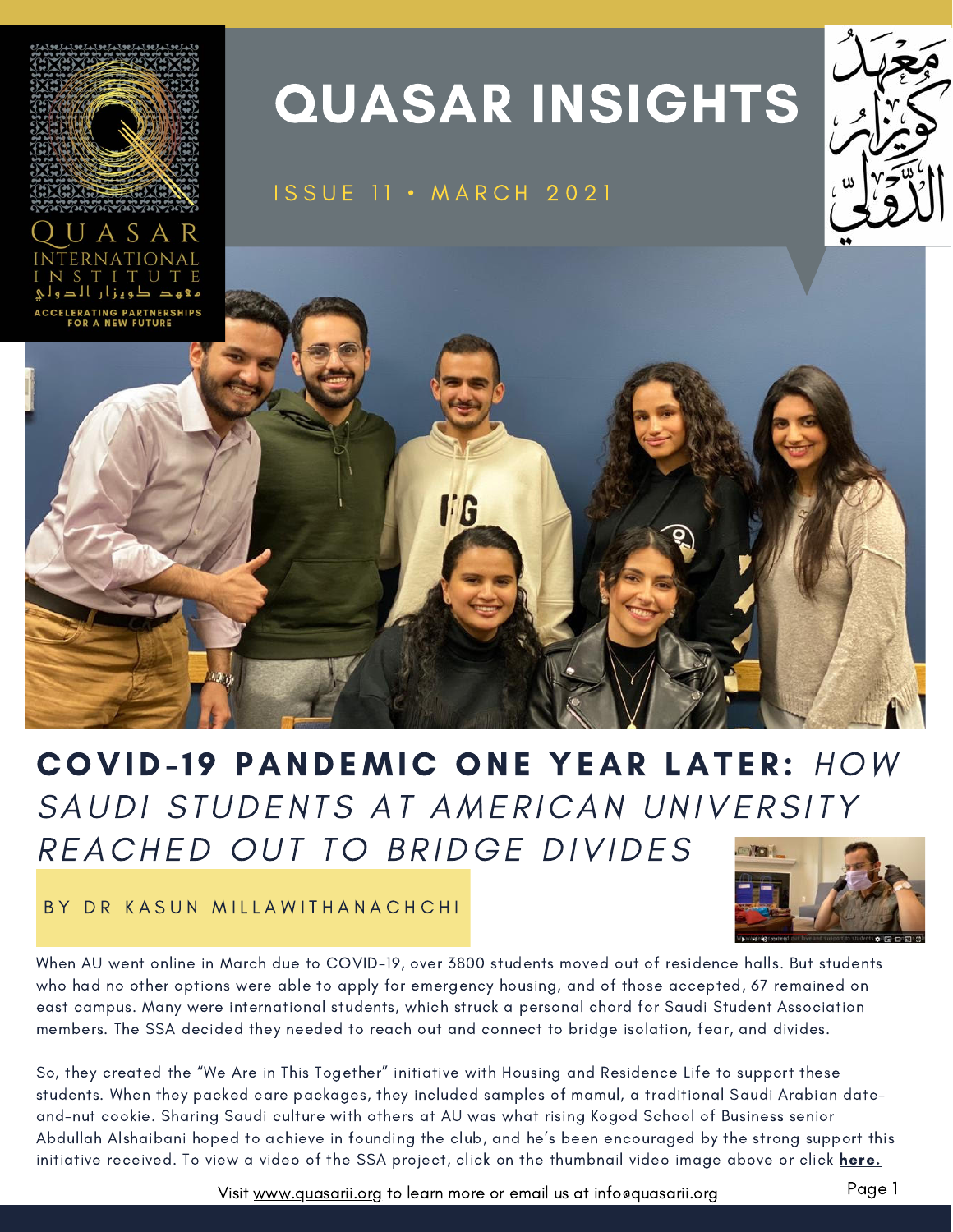## SCIENCE DIPLOMACY KEY TO U.S.-SAUDI RELATIONS

Recent changes in geopolitics are once again impacting the historic relationship between the U.S. and Saudi Arabia. President Joe Biden has brought new priorities, policies and perspectives to U.S. relationships in the MENA region. One very notable new priority is "listening to science" and re-establishing a focus on scientific research and approaches to problems.

By using Science Diplomacy, both the U.S. and Saudi Arabia now have another historic opportunity to focus on building productive collaborations to advance peace, prosperity, sustainability, and strategic interests. Science Diplomacy is the use of scientific collaborations among nations to address common problems and to build constructive international partnerships.

By focusing on Science Diplomacy, the Kingdom can build its soft power, strategic partnerships, ability to compete economically in the 21st Century, and help make the 2030 Vision a realistic possibility. Science Diplomacy can support the Kingdom's goals in Space, Sustainability, and Health.



*Biden with Saudi Foreign Minister Saud al-Faisal in Oct 2011*



### EXECUTIVE DIRECTOR'S **MESSAGE**

#### DR. ZEYAD ALSHAMMARI

Quasar International Institute is a nonpartisan educational nonprofit organization dedicated to promoting peace, prosperity, and a sustainable future for us all. Our goal is to fight hate, build peace, and foster people-topeople exchanges and relationships.

#### "PRESIDENT BIDEN FACES BIG CHALLENGES BUT EVEN MORE IMPORTANTLY CREATES NEW OPPORTUNITIES FOR THE KINGDOM & THE MENA REGION."

I invite you to join me in achieving these goals and fulfilling Quasar's mission. We welcome diverse views and we hope to hear from you.

Visit <u>www.quasarii.org</u> to learn more or email us at info@quasarii.org Page 2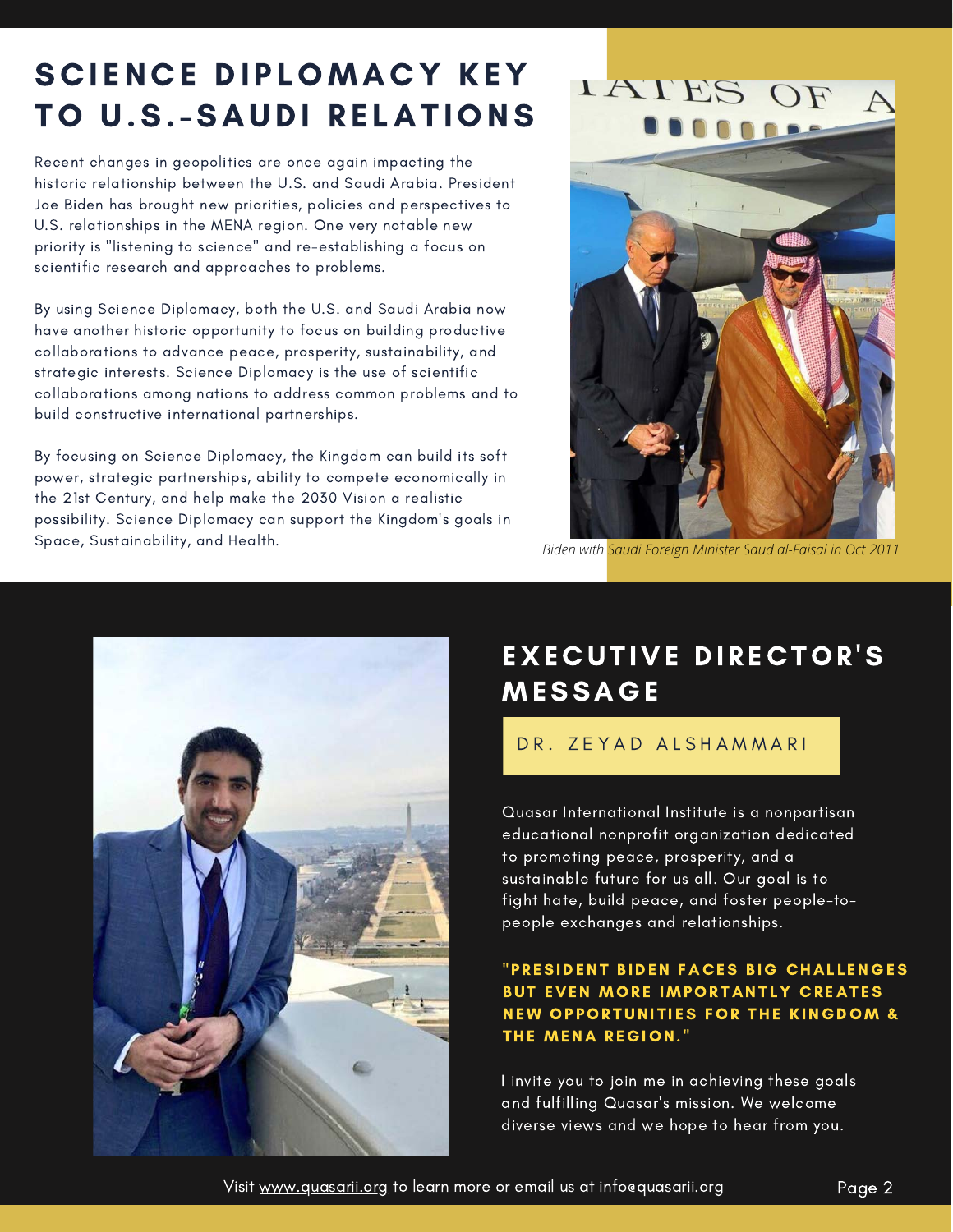## SCIENCE DIPLOMACY SHOULD BE TOP PRIORITY IN BIDEN FOREIGN POLICY

As President Biden's address on February 4, 2021 makes clear, "science is back." For the first time in history, the Director of the Office of Science and Technology--the President's senior advisor on science--has been made a Cabinet position.

This move makes it clear the priority that Biden will put on all things scientific and technological. Biden announced the appointment of Dr. Eric Lander, an acclaimed mathematician and biologist on February 3, 2021. Dr. Lander was most recently the director of the Broad Institute at Harvard and MIT.

"Science will always be at the forefront of my administration — and these world-renowned scientists will ensure everything we do is grounded in science, facts, and the truth," said Biden. Biden has outlined as top priorities using science to address climate change, provide advanced warning of future pandemics, and promote science and technology education.

However, as a **recent article in The Hill** makes clear, integrating Science Diplomacy into U.S. State Department efforts will be a challenge, especially since science was so de-emphasized in the Trump administration.



*Eric Lander, Frances Arnold, Maria Zuber, and Alondra Nelson*

"...WE NEED COUNTRIES TO COOPERATE, NOW MORE THAN EVER. NOT A SINGLE GLOBAL CHALLENGE THAT AFFECTS YOUR LIVES CAN BE MET BY ANY ONE NATION ACTING ALONE – NOT EVEN ONE AS POWERFUL AS THE UNITED STATES. AND THERE IS NO WALL HIGH ENOUGH OR STRONG ENOUGH TO HOLD BACK THE CHANGES TRANSFORMING OUR WORLD." --U.S. SECRETARY OF STATE ANTHONY BLINKEN



*Jessica Williams, Dean Lowe, aand Turki Al-Shammari*

## SAUDI STUDENT SAVES UK **MAN FROM DROWNING**

 $\mathcal{A}$ A Saudi student at the University of Central Lancashire, Turki Al-Shammari, heroically jumped into the River Ribble in Preston, England to save Dean Lowe, after he had entered the water to try to rescue his family's dog. A

design, creating content for your employees will be as easy as ever. Make sure you use the Al-Shammari had been out feeding birds in a park when he heard shouting. "I looked down into the river and found man fighting for his<br>... life trying not to drown. I jumped immediately and swam to him," he told Arab News for their story February 9, 2021.

The two struggled for 15 minutes to get out of the river. "I went to the strong waters of the river and took the hand of the man. He pushed against a wall near the river and we went together out of the river, after which the police and ambulance arrived. The man cried and hugged me, and thanked me for saving his life," Al-Shammari said.

Lowe's partner Jessica Williams took to Facebook to express her gratitude. "Turki … is a hero and a beautiful man. He saved Dean Lowe's life, he saved Ella's father, my partner," Williams said. "What an inspiration, I thank you so much Turki, you're an amazing person and we have a friend for life."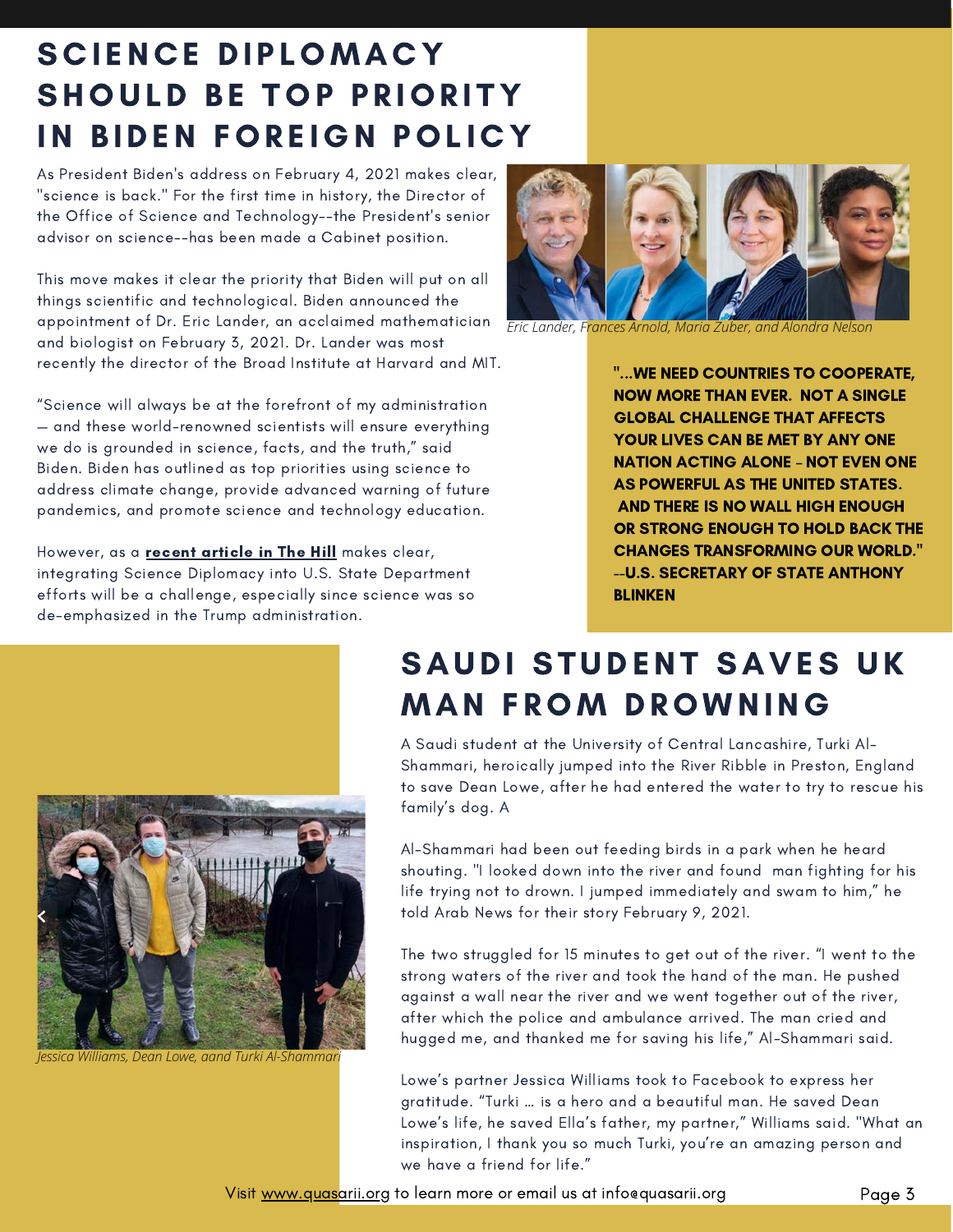## SAUDI DOCTOR WAS PANDEMIC HERO IN ITALY

Last March 2020, as the COVID-19 pandemic raged through Italy, among all the heroic healthcare workers on the front-line against COVID-19, there was one a 27-year old Saudi doctor who could have gone home, but instead chose to stay and fight for the Italians who had given him so much opportunity.

Dr. Nasser Alabdulaaly was on the staff of the ASST Hospital of Lodi, in Lombardy, Italy's hardest-hit region. Alabdulaaly, who speaks fluent Italian, described why he stayed in Italy.

"I arrived in Italy in 2011 to study medicine at the University of Pavia, in Lombardy, thanks to a scholarship from the Saudi government. I obtained my medical degree and professional qualification in 2019. I was about to undertake a postgraduate training at the beginning of this year, when the coronavirus broke out in Italy, right in the area where I was living," says Alabdulaaly.

"When the Saudi authorities offered me the opportunity to return to Saudi Arabia, I chose to stay in Italy. My degree doesn't qualify me to work yet in the Kingdom; therefore, I could not have offered any contribution to my country."



"TEN DAYS AGO WE HAD SO MANY DEATHS, SO SO MANY DEATHS, SO<br>MANY CASES, AT THAT MANY CASES, AT THAT<br>TIME I COULDN'T EVEN TIME I COULDN'T EVEN<br>SLEEP LIKE 30 MINUTES. SLEEP LIKE 30 MINUTES,<br>IT WAS VERY HARD FOR IT WAS VERY HARD FO<br>ME TO SLEEP EVEN A ME TO SLEEP EVEN A<br>LITTLE BIT," RECALLS LITTLE BIT," RE<br>THE DOCTOR.





*Dr. Nasser Alabdulaaly obtained his medical degree in 2019 in Italy, and chose to remain to help Italians during the COVID-19 pandemic*

"In the meantime, the Lombardy region had been declared a red-zone and was in lockdown, the number of positive cases continued to rise, and there was a need for health workers to face the crisis. My hospital internship had been suspended due to the emergency and I was at home for the quarantine. In my silent lockdown city, I was hearing the sirens of the ambulances leaving the hospital relentlessly. It was heartbreaking. I couldn't stay at home knowing that I could make my contribution, even if small, to the local health service."

Italy was desperate for doctors, and expedited procedures for recent graduates to practice. Nasser decided to serve in Lombardy in Lodi, at the center of the pandemic. Colleagues welcomed like family.<br>.

"Working exclusively with COVID-19 positive patients, and specially with critical cases, means that you have to deal with death every day. I have to call their families and break the bad news. Believe me, it's the toughest side of my mission. Relatives ask you, sometimes beg you, to allow them to see their beloved ones to give them a last farewell. But you can't allow them. The priority is to protect them from the virus and contain the spread of the contagions."

"Performing my first professional job in a time when the health industry is facing one of its biggest crises, is challenging though. But I am proud and honored to give my help in this emergency, and to be in the front-line as part of a team of extraordinary doctors." This story was provided by the Saudi Embassy in Italy.